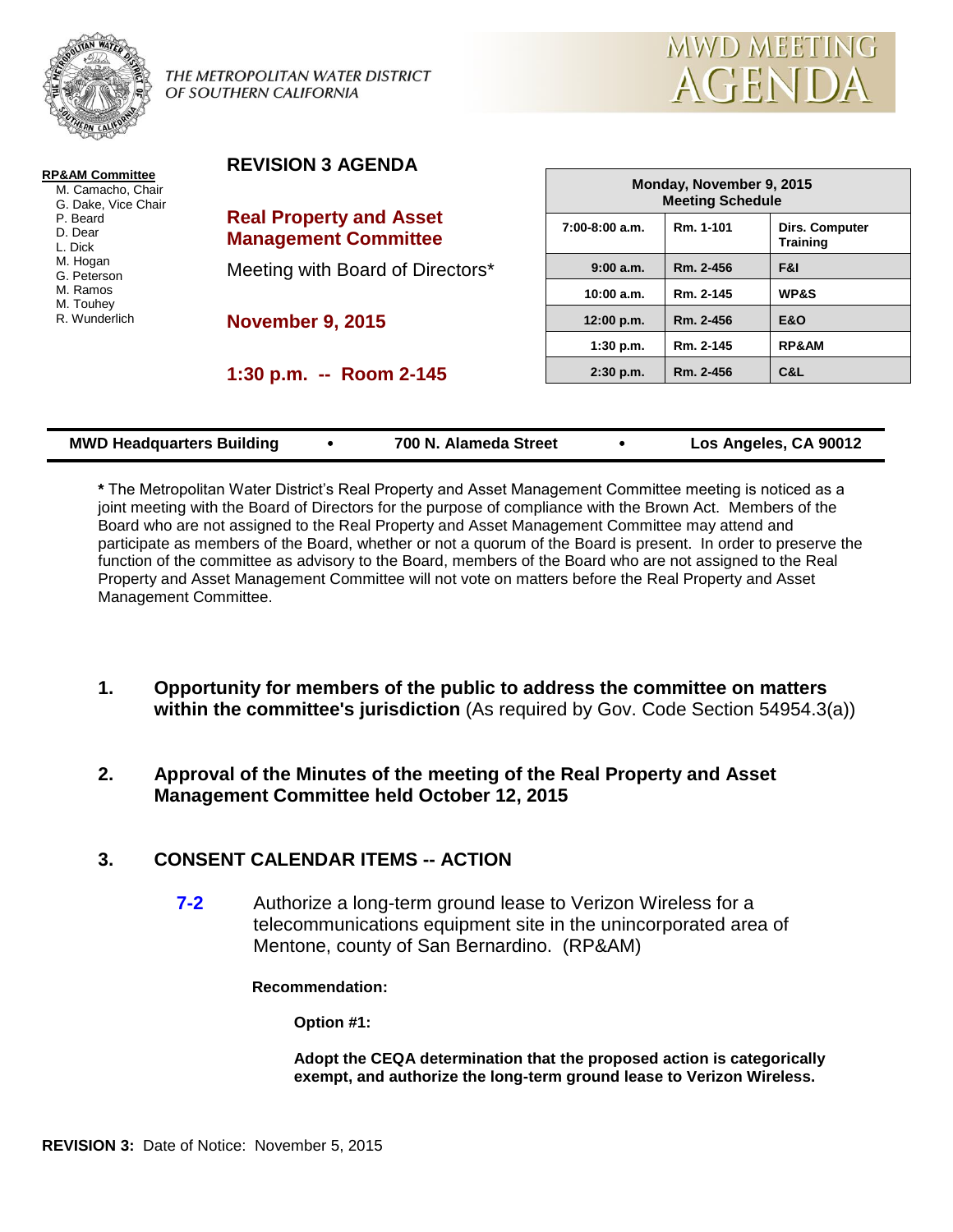**7-3** Authorize amendment of lease to Western Center Community Foundation dba the Western Science Center on Metropolitan-owned property in the city of Hemet, California. (RP&AM)

#### **Recommendation:**

**Option #1:**

**Adopt the CEQA determination that the proposed action is categorically exempt, and authorize the amendment to Western Center Community Foundation dba the Western Science Center.**

# **4. OTHER BOARD ITEMS – ACTION**

**Revision 3** 8-8 Authorize General Manager to enter into an agreement to purchase or to acquire an option to purchase property from Delta Wetlands Properties located in Contra Costa, San Joaquin, and Solano Counties. (RP&AM) **[Conference with real property negotiators; Property is approximately 20,369.80 acres, identified as Contra Costa County Assessor's Parcel Nos. 026-060-003-6, 026-060-007-7, 026-060-008-5, 026-060-015-0, 026-060-016-8, 026-060-017-6, 026- 060-018-4, 026-060-019-2, 026-070-001-8, 026-070-006-7, 026-070-010-9, 026-070- 011-7, 026-070-012-5, 026-070-013-3, 026-080-004-0, 026-080-005-7, 026-080-006-5, 026-080-007-3, 026-080-008-1, 026-080-009-9; 023-040-026-9, 023-040-027-7, 023- 050-001-9, 023-050-002-7, 023-070-011-4, 023-070-012-2, 023-080-010-4, 023-080- 011-2, 023-090-001-1, 023-090-003-7, 023-090-004-5, 023-100-001-9, 023-100-002-7, 023-100-004-3, 023-100-007-6, 023-100-008-4; San Joaquin County Assessor's Parcel Nos. 129-050-01, 129-050-02, 129-050-03, 129-050-04, 129-050-05, 129-050- 06, 129-050-07, 129-050-08, 129-050-09, 129-050-11, 129-050-12, 129-050-13, 129- 050-14, 129-050-15, 129-050-16, 129-050-17, 129-050-18, 129-050-19, 129-050-24, 129-050-25, 129-050-26, 129-050-27, 129-050-28, 129-050-52, 129-050-54, 129-050-55, 129-050-56, 129-050-60, 69-030-08, 069-030-09, 069-030-10, 069-030-11, 069-030-19, 069-030-20, 069-030-21, 069-030-22, 069-030-23, 069-030-24, 069-030-26, 069-030-27, 069-030-28, 069-030-29, 069-030-30, 069-030-31, 069-030-32, 069-030-33, 069-030-34, 069-030-35, 069-030-36, 069-030-37, 069-030-38, 069-030-39, 069-030-42, 069-030-44, 069-100-01, 069-100-02, 069-100-03, 069-100-04, 069-100-05, 069-100-08, 069-100-09, 069-100-10, 069-100-11; and Solano County Assessor's Parcel No. 0090-060-010; agency negotiators: Jeff Kightlinger, Stephen Arakawa, John Clairday, and Bryan Otake; negotiating parties: Metropolitan and Delta Wetlands Properties; under negotiation: price and terms; to be heard in closed session pursuant to Gov. Code Section 54956.8]**

**(To be mailed separately)**

## **5. COMMITTEE ITEMS**

a. Update on Washington D.C. office